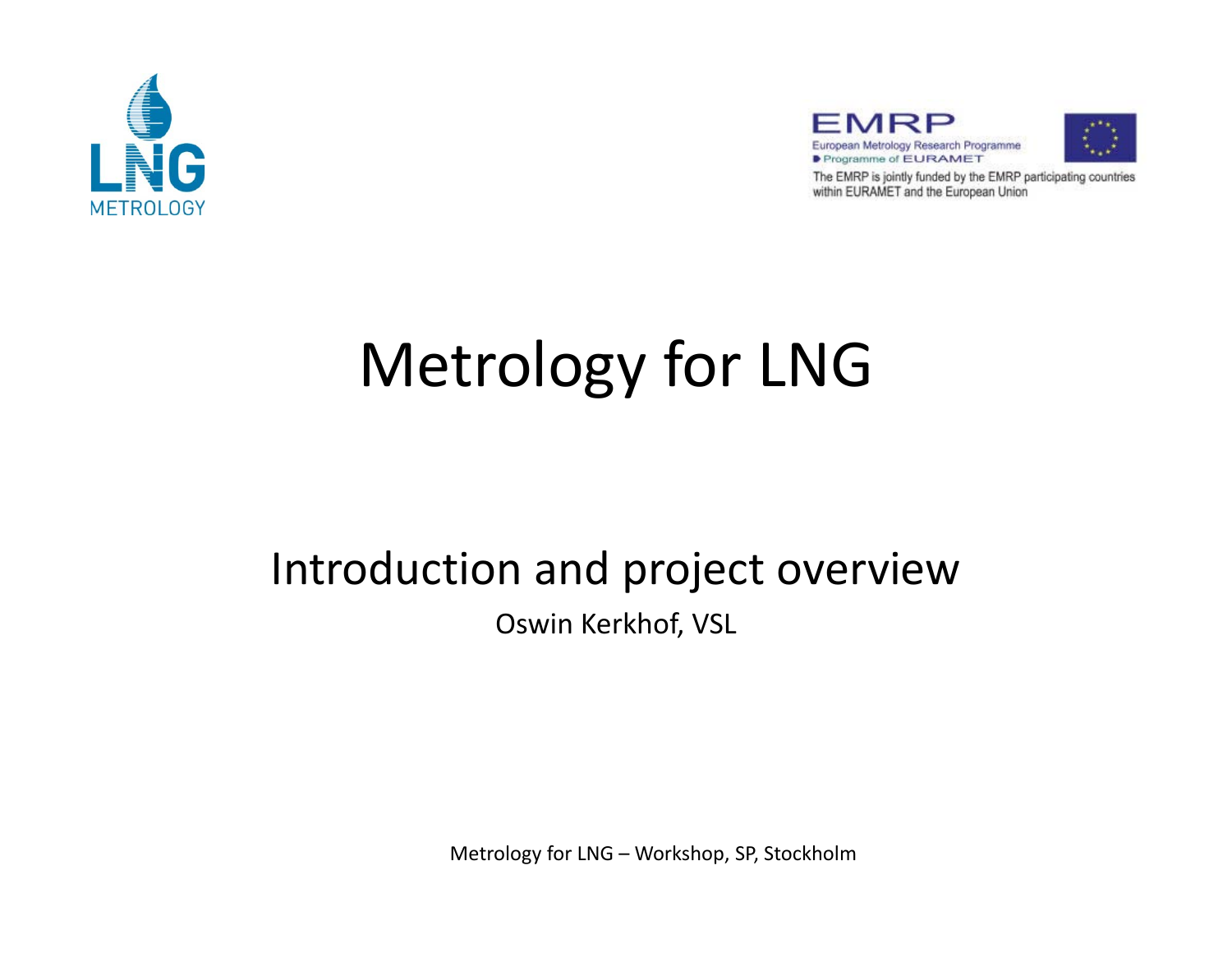

#### **The p j ro ect - back ground and motivation**

- •Growing LNG trade worldwide, European growth rate 21%
- $\bullet$ LNG trade more liquid, short vs long term, more commercial
- •More focus on transparency and accuracy
- •Innovations: off-shore LNG, small-scale LNG distribution
- $\bullet$ Sound metrological framework not yet fully in place
- •1% uncertainty = 440 M€ per year in 2010
- •1% uncertainty = 900 M€ per year in 2015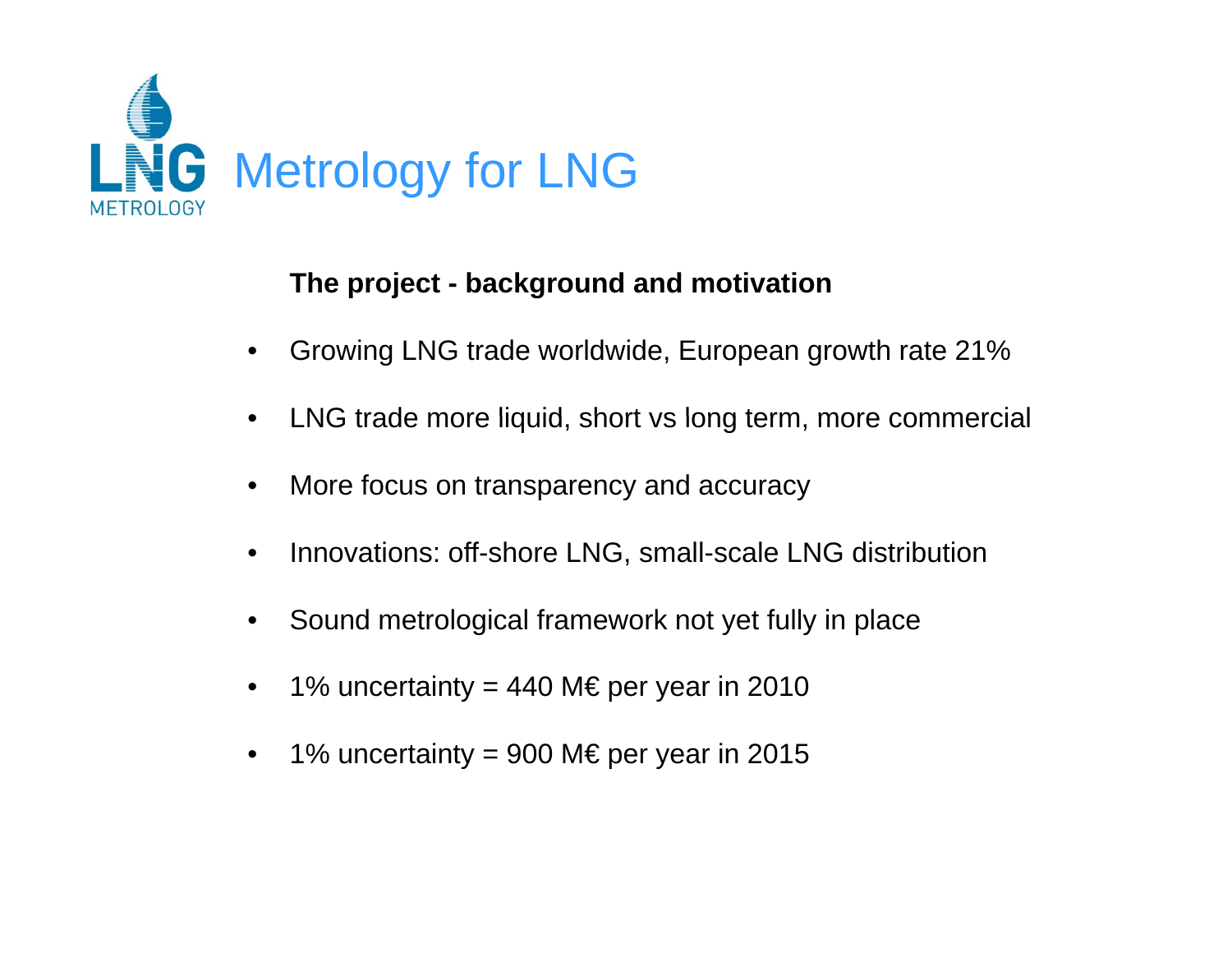

#### **Overall objective j**

To contribute to a significant reduction of uncertainty (by at least a factor two) in the determination of transferred energy in LNG custody transfer processes.

Contribute to:

- •Improving existing methods
- •Validating new methods
- •Creation of new calibration systems with improved uncertainty
- •International technical and legal standards and guidelines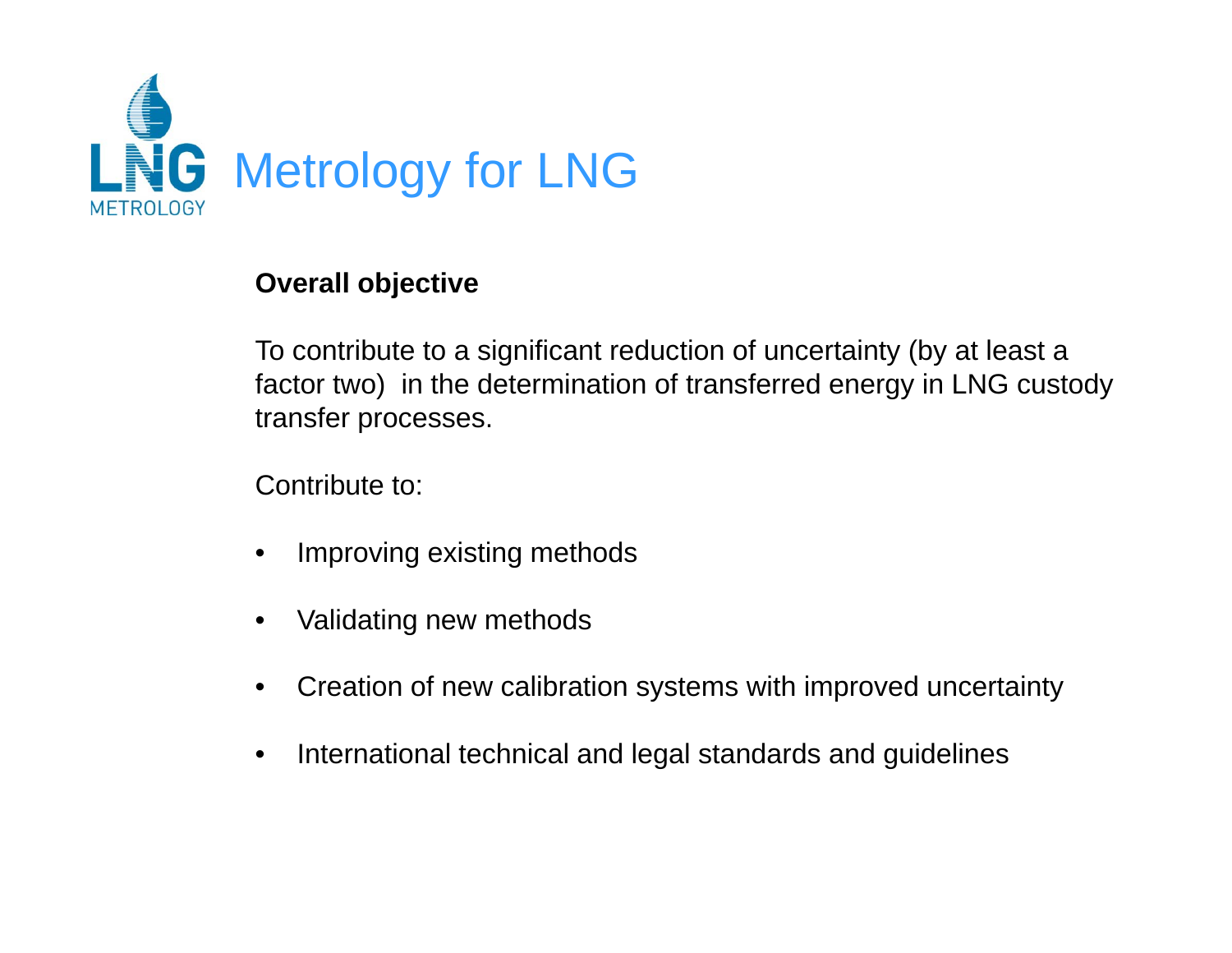

#### **Measurement of energy**

**Volume x Density x Gross Calorific Value**



Source: GIGGNL Custody transfer handbook, 3rd edition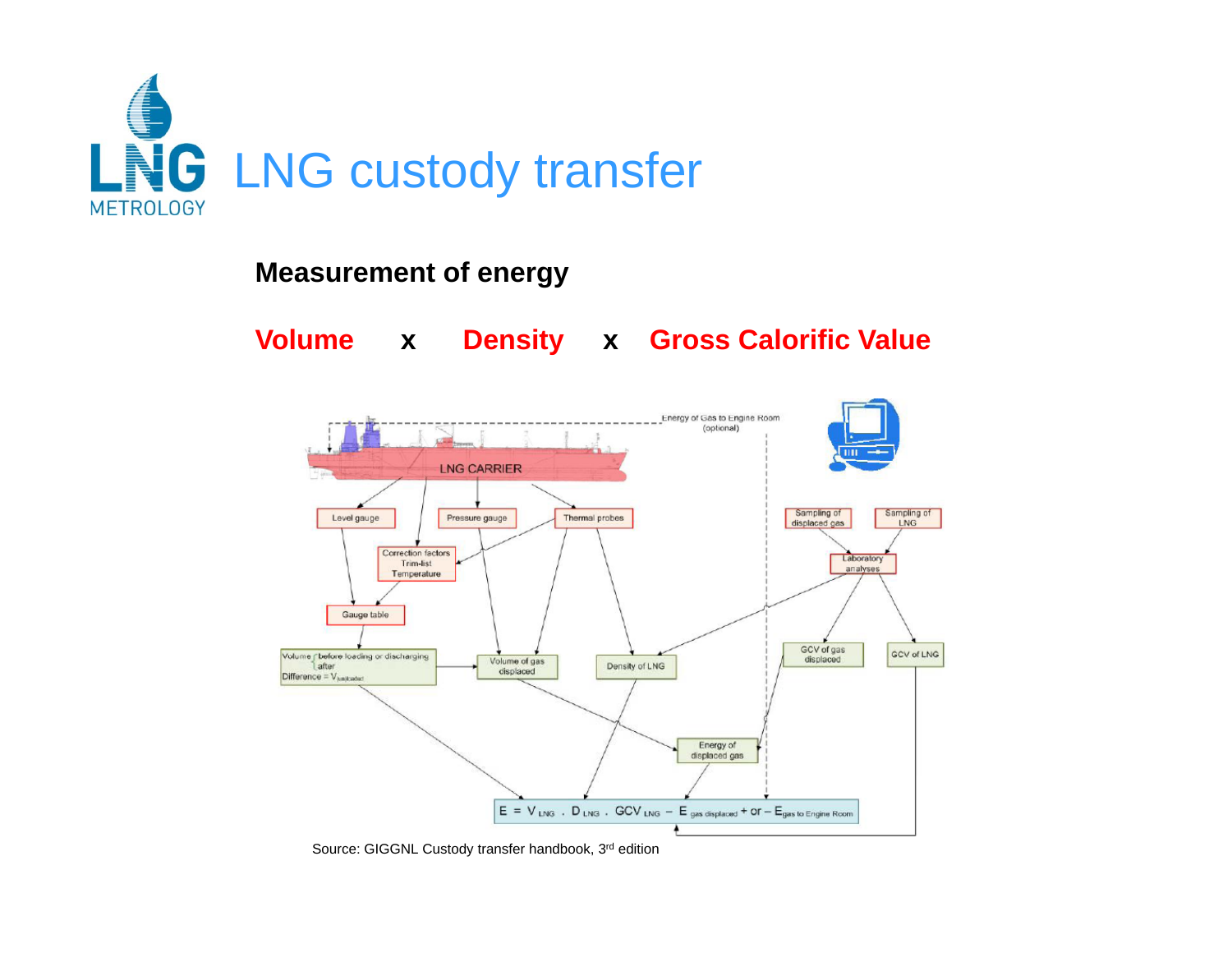

**Energy**

| Volume<br><b>Mass</b>       | • Developing traceability for LNG (mass<br>and volume) flow meters (WP1)<br>• Testing and evaluating LNG quantity<br>metering systems (WP2) | WP <sub>5</sub><br><b>Measurement</b><br><b>Guidelines</b> |
|-----------------------------|---------------------------------------------------------------------------------------------------------------------------------------------|------------------------------------------------------------|
| <b>Density</b>              | • Improving LNG composition<br>measurement systems (WP3)<br>• Reducing uncertainties in LNG density<br>calculations (WP4)                   | Written<br><b>Standards</b>                                |
| Gross<br>Calorific<br>Value | • Improving LNG composition<br>measurement systems (WP3)<br>• Reducing uncertainties in calorific value<br>calculations (WP4)               | Legal<br>Metrology                                         |
|                             |                                                                                                                                             |                                                            |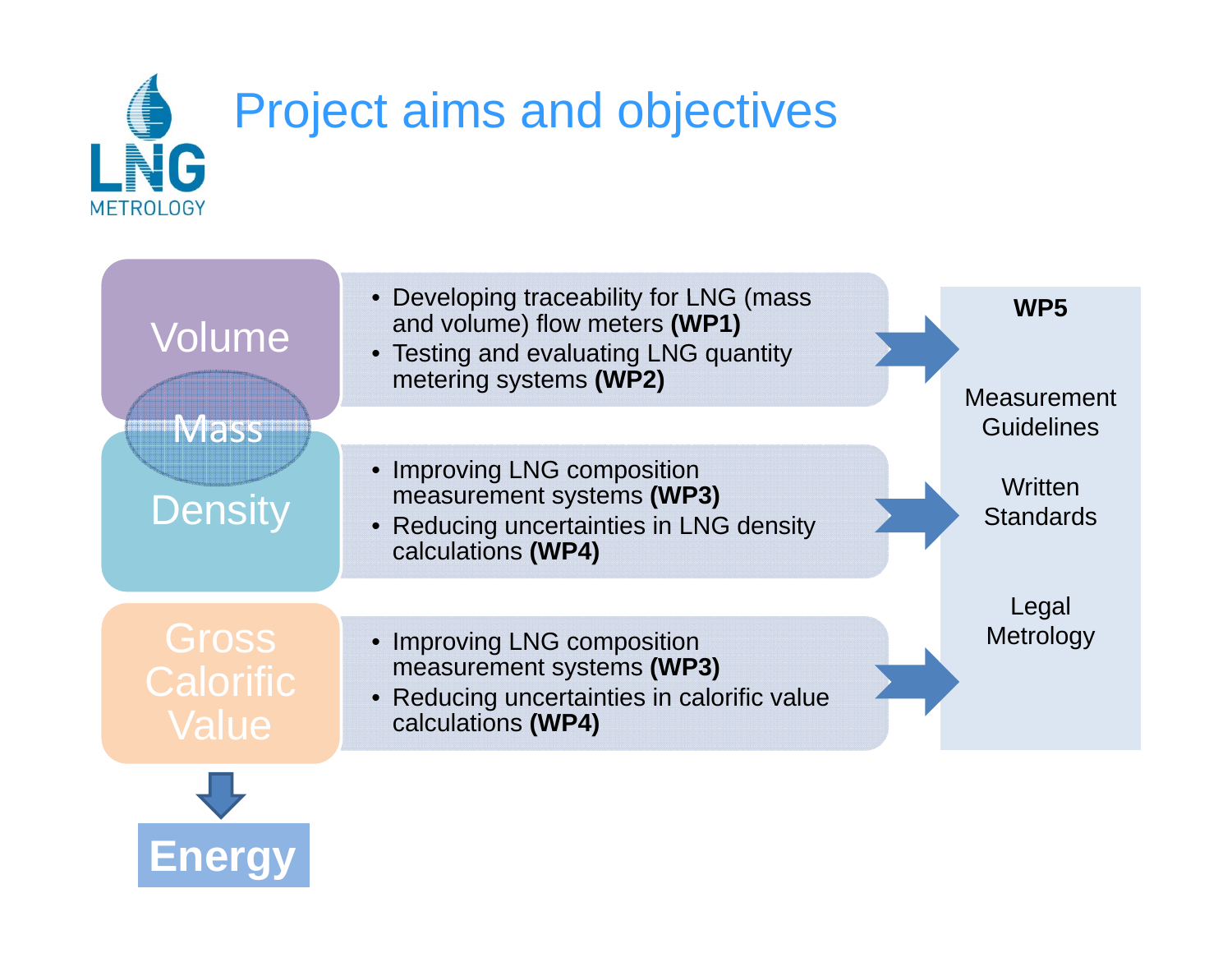

#### **WP1 Developing traceability for LNG flow meters**

- 1. Developing of a primary LNG mass flow standard (25 m<sup>3</sup>/h, target uncertainty 0,05% )
- 1. Uncertainty assesment upscaling method
- 2. Developing simulation upscaling method
- 3. Developing mid-scale flow standard / 1<sup>st</sup> stage up-scaling standard (200 m 3/h, target uncertainty 0,07%)
- 4. Comparing water, LN2 and LNG calibrations
- 5. Defining economic calibration concept
- 6. Studying technical feasibility and uncertainty of laser doppler velocimetry for LNG flow measurement



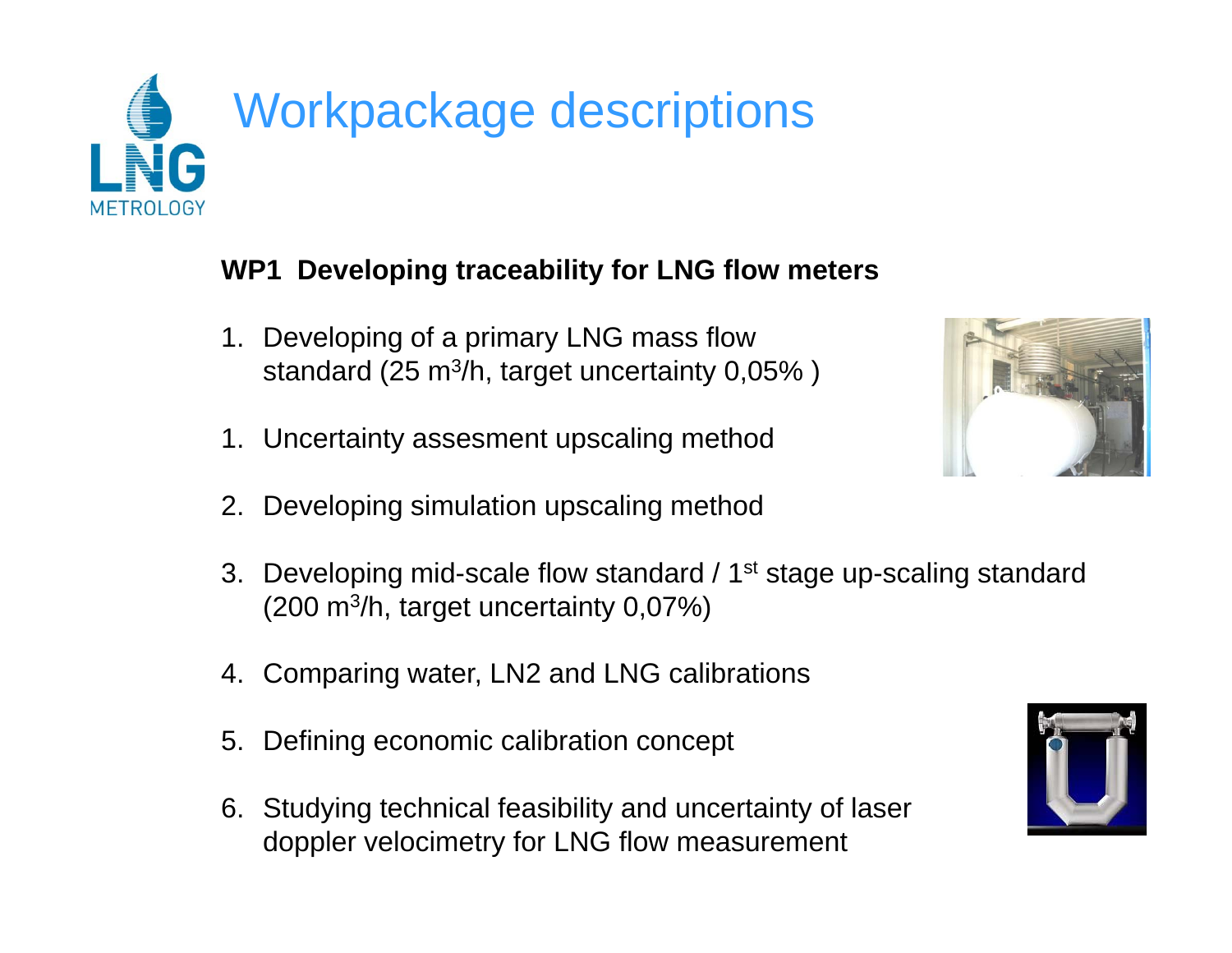



### **WP2 Testin g g q y gy and evaluatin g LNG quantit y meterin g s ystems**

1. Evaluating uncertainty of shiptank based measurement systems



- 2. Field testing: comparing static (tank level and weighing) and dynamic (flow metering) quantity metering systems
- 3. Studying (simulation and experiments) effect of cryogenic media on metering system (flow meter, temperature and pressure sensors)



4. Studying (simulation and experiments) of installation effects on LNG flow meters.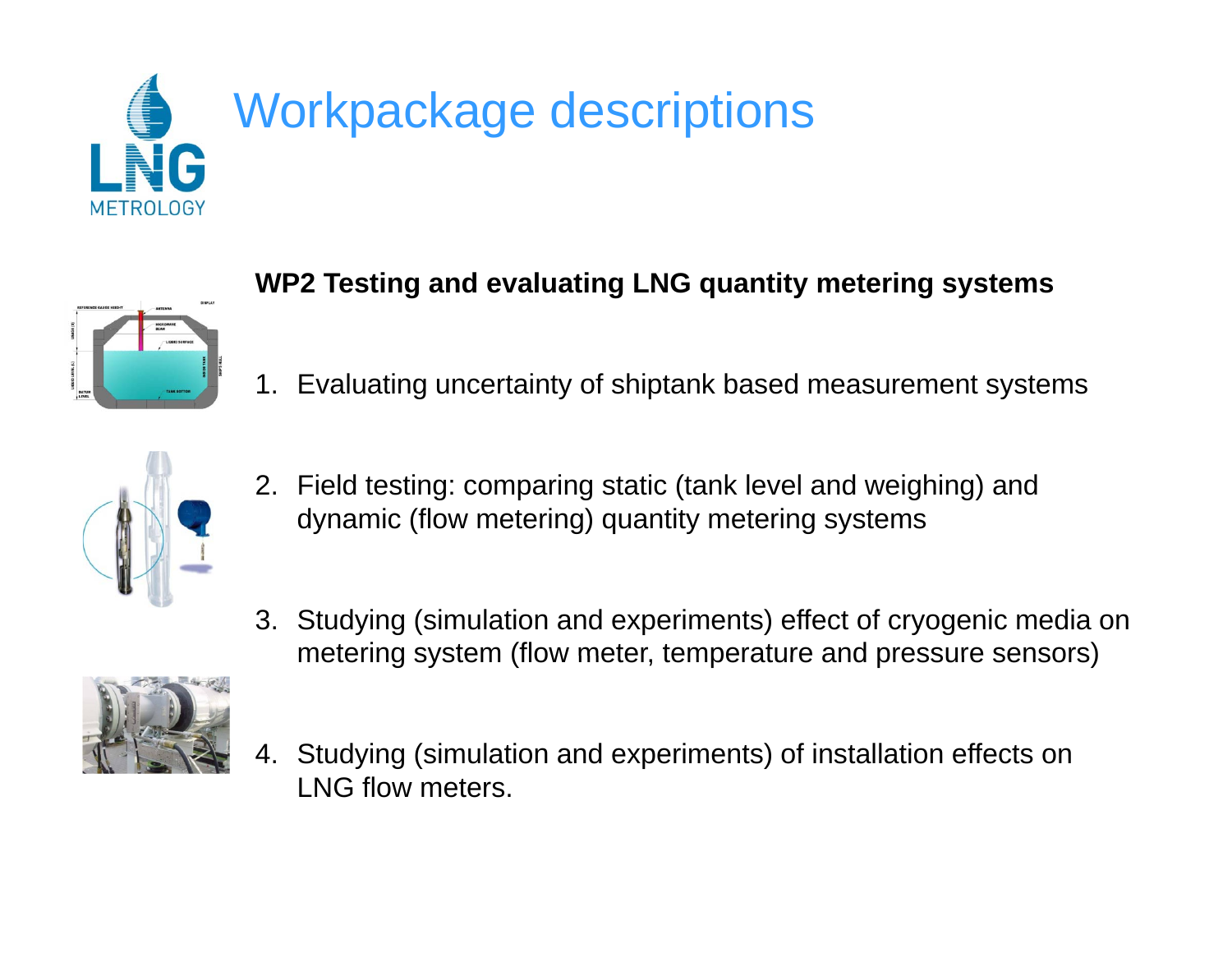



- **WP3 Testin g gp and evaluatin g LNG com position measurement systems**
- 1. Collecting information on sampling methods and uncertainties
- 2. Collecting data on sample retention during LNG loading and unloading
- 3. Evaluating the performance of the most suitable sampling technologies based on the provided data



4. Providing recommendations to ISO TC28/SC5



5. Comparing alternative composition method: Raman spectroscopy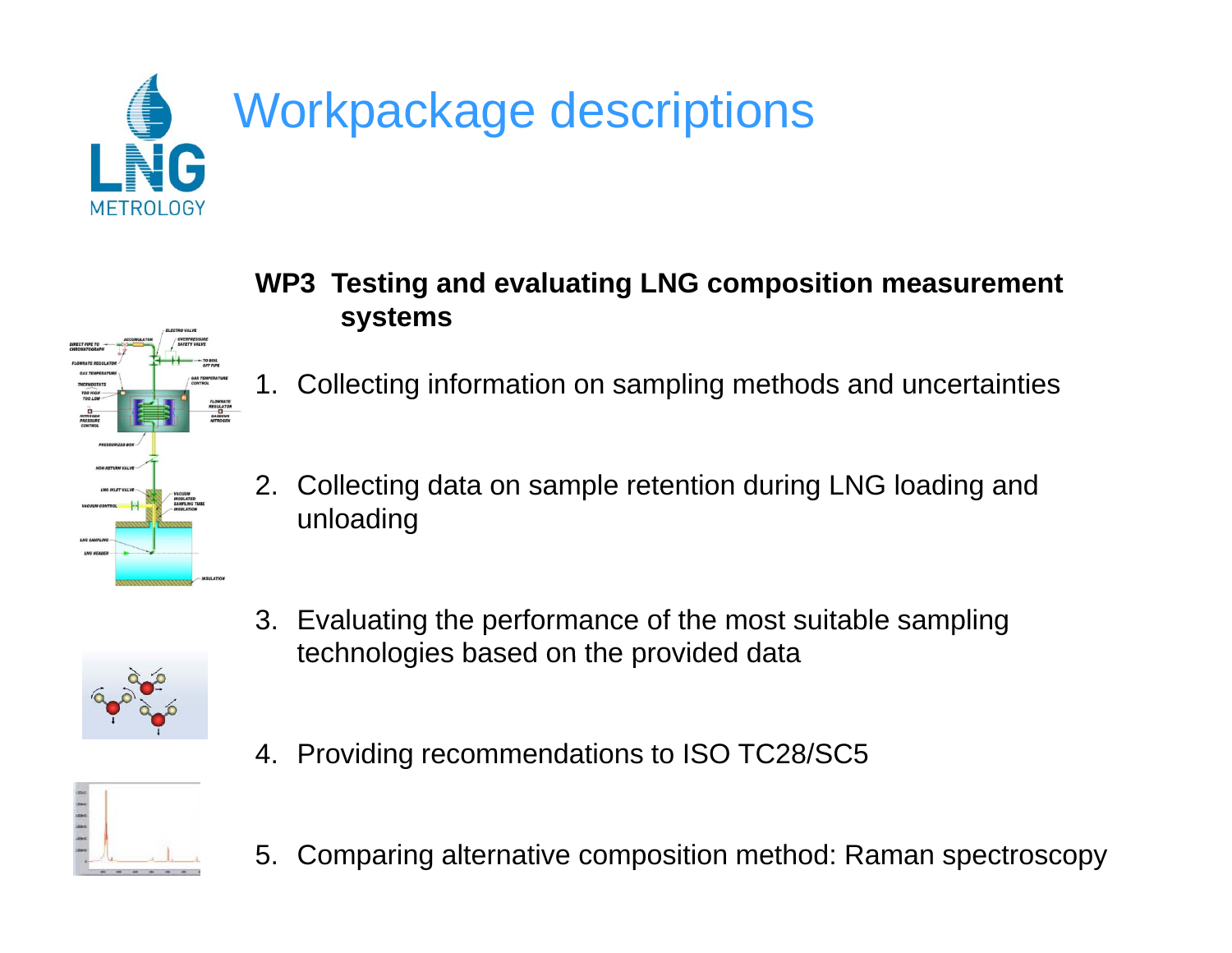



**rangewheredatawith at least ten timeshigheruncertaintyareavailable**

#### **WP 4 Im pg y rovin g LNG densit y and calorific value calculations**

- 1. Development of a primary LNG densitometer
- 2. Produce experimental reference data with LNG densitometer for at least four LNG-like mixtures
- 3. Develop and produce experimental reference data with LNG pycnometer system
- 4. Validating and comparing equations of state used for density calculation
- 5. Calculation of LNG calorific value at different reference conditions
- 6. Assessing the impact of temperature, composition and density gradients in tanks on total measurement uncertainty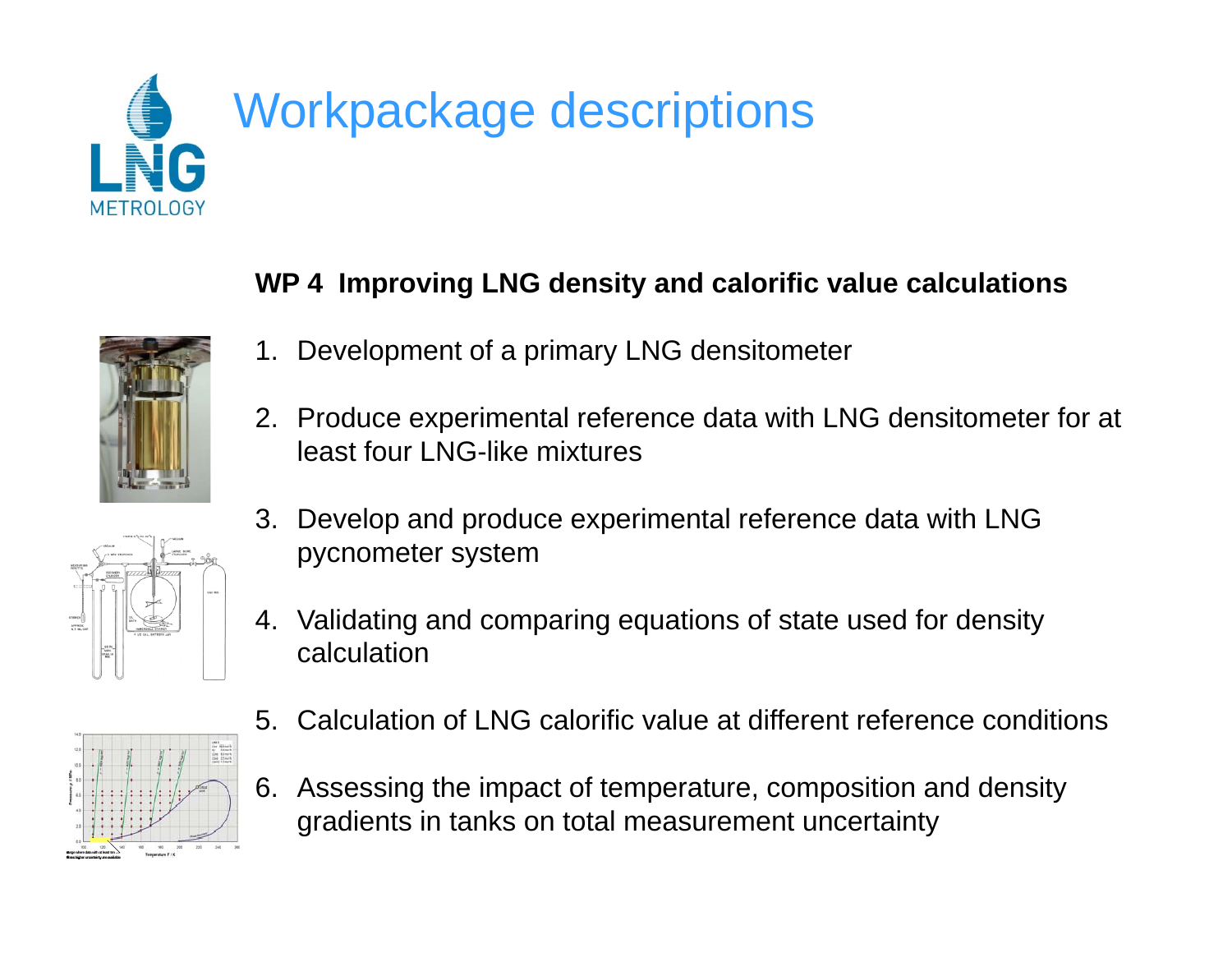

**WP5 Contributin g g, to measurement guidelines, written standards and legal metrology**



1. Providing input to ISO and CEN standardization (ISO TC28/SC5, ISO10976, ISO8943-2007, ISO TC67/WG10, ISO TC193, ISO 6976, CEN TC282, EN 12838-2000)



- 2. Providing information/guidelines to EURAMET-TC-flow
- 3. Providing input to legal metrology (MID / OIML)



4. Providing input to GIIGNL (custody transfer handbook) and LNG industry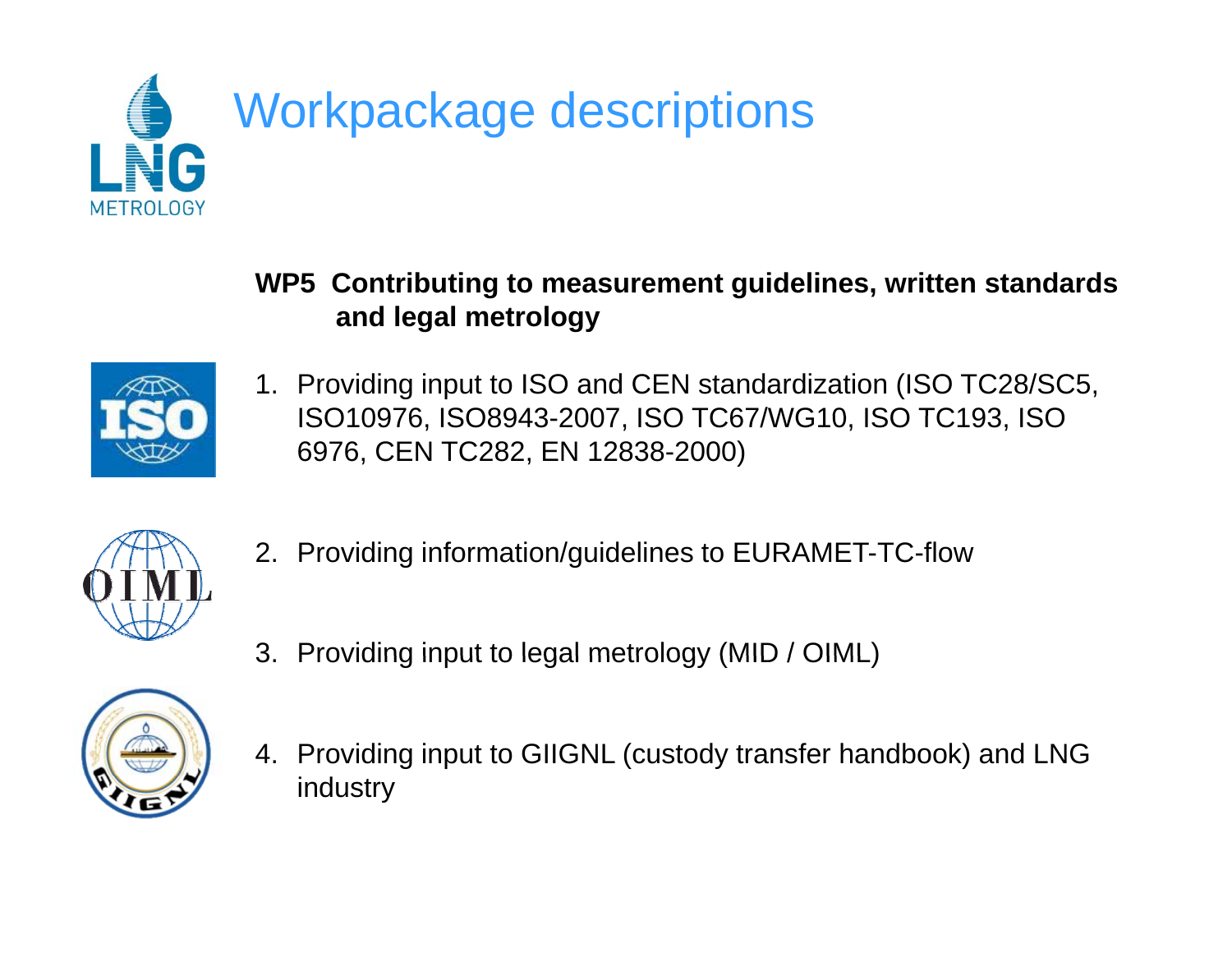

#### **WP6 Creatin g p im pact**

- 1. Knowledge transfer (Workshops, conferences, papers, website)
- 2. Training and dissemination
- 3. Exploitation (testing and calibration services)
- 4. Advisory group link to stakeholders
- 5. Contribution to standards and guidelines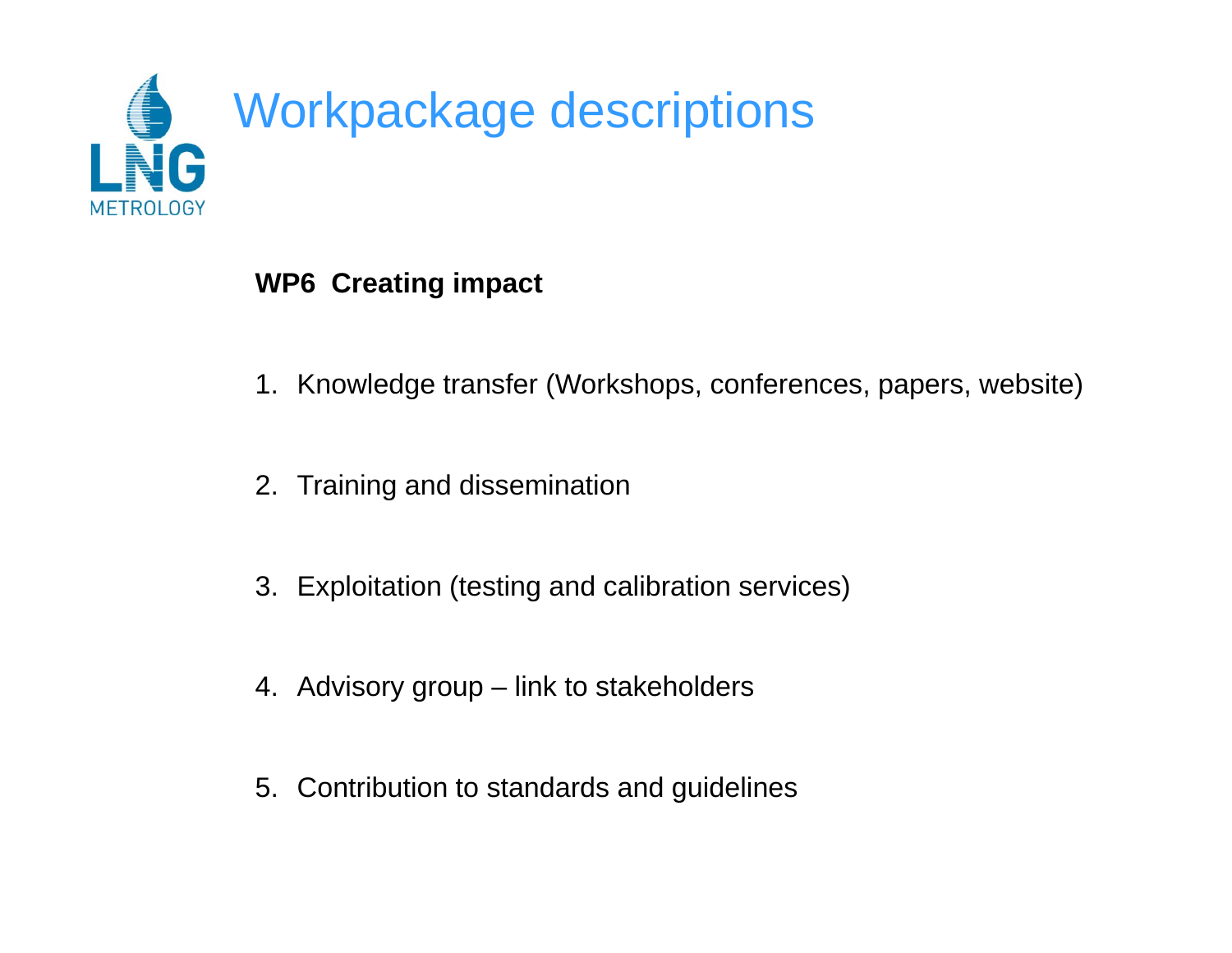



**Project duration:** Ma y 2010 – Ma y 2013

**Funding:** Approx. 3 M€, 46% EU/EMRP, 54% Metrology organisations

**Project partners:**

**VSL** (coordinator)**, SP, TUV NEL, FORCE, JUSTERVESENET, CMI, CESAME, INRiM, PTB**

#### **ENAGAS, ELENGY, E.ON RUHRGAS**

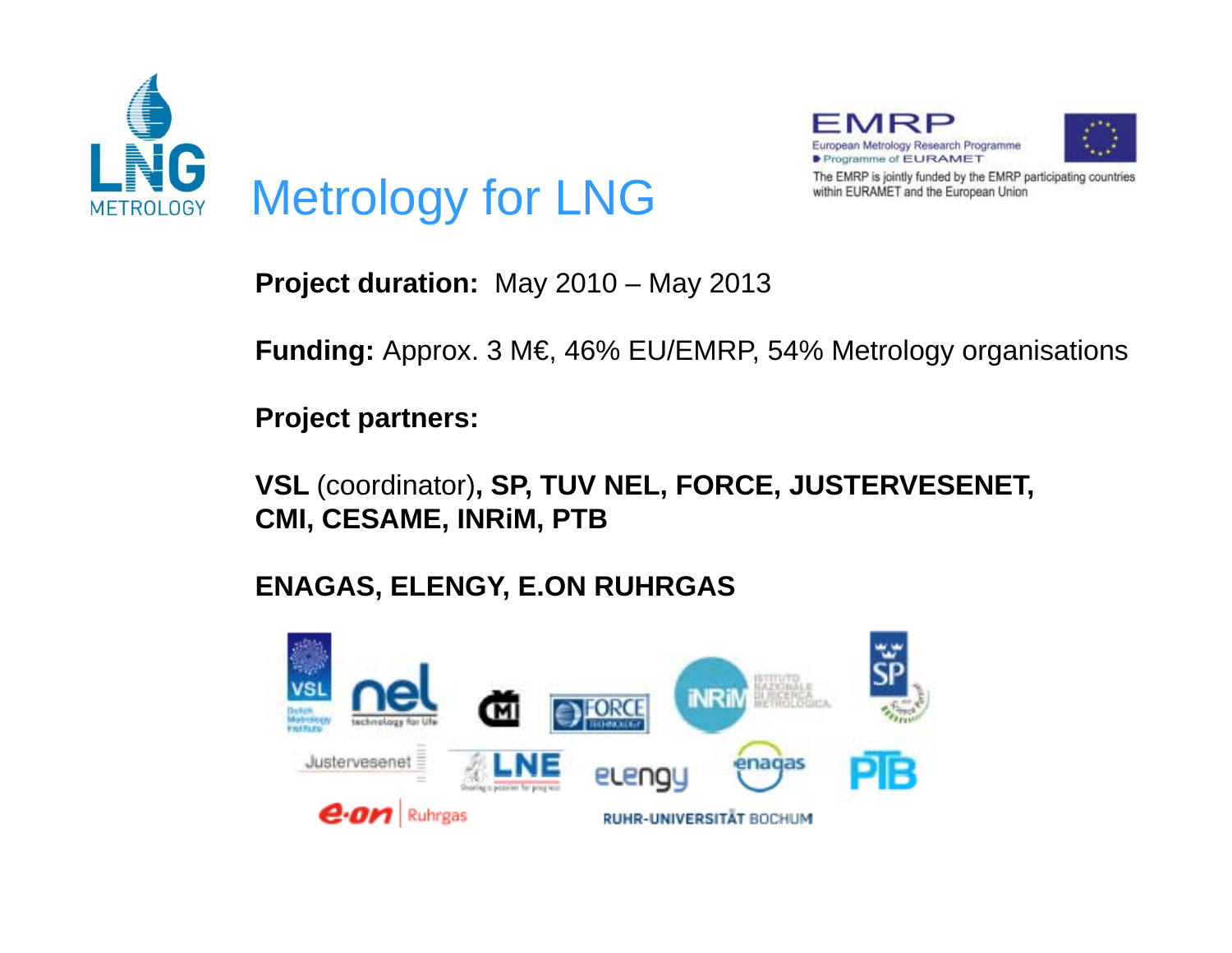

#### **Collaborators:**

Caldon Ultrasonics Emerson Micro MotionKrohneShell Global Solutions International Honeywell Scientific instruments

#### **Other companies involved:**

GasnorAir Liquide Denmark And a few more …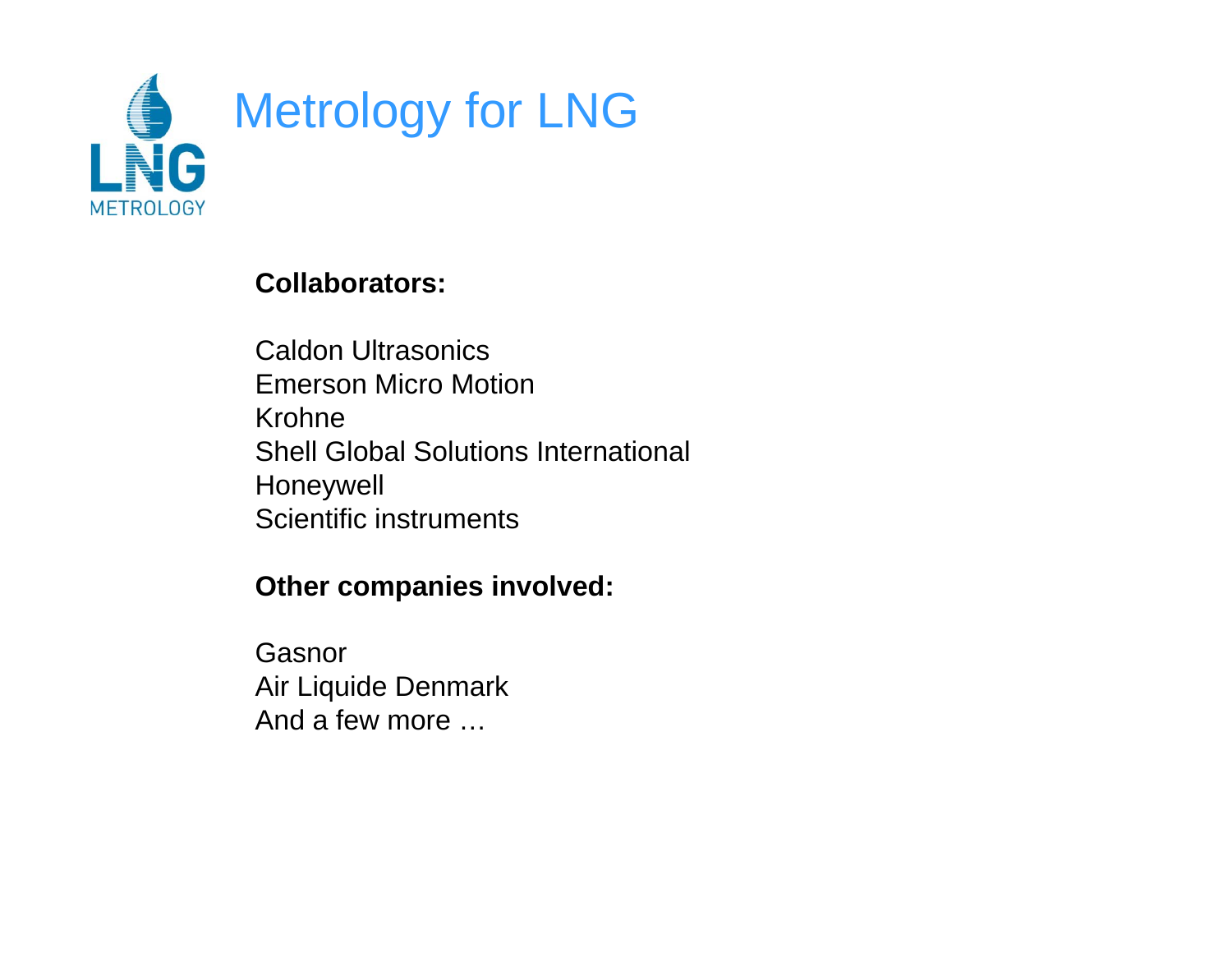

#### **Members advisory group:**

Krohne altometer (chair) Krohne Ltd Cameron CaldonGasunie trans port services Emerson Process Management Flow Rasgas Shell Global Solutions International Kongsberg Maritime National Grid Grain LNG**Petronas** Enagas Elengy E.On Ruhrgas Honeywell Enraf Tokyo Gas Gate Terminal **Valtronics** 

**More expected soon**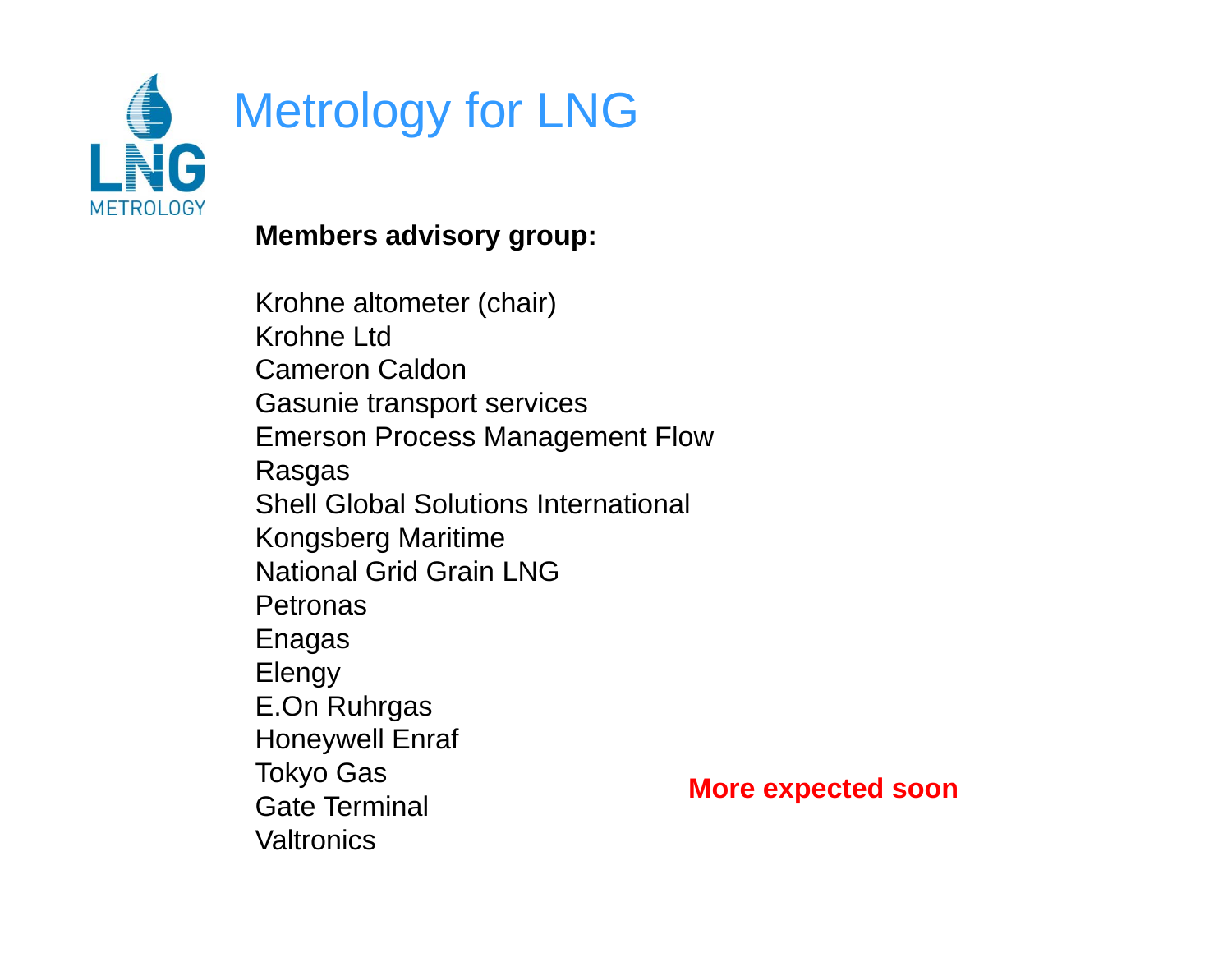| <sup>2</sup> Welcome to the Metrology for LNG website   Metrology for LNG - Windows Internet Explorer                                                                                                        | $ \mathbf{m}$ $\mathbf{x}$                                                                          |
|--------------------------------------------------------------------------------------------------------------------------------------------------------------------------------------------------------------|-----------------------------------------------------------------------------------------------------|
| http://www.ingnatrology.info/                                                                                                                                                                                | + + X code<br>$\mathbf{p}$ .                                                                        |
| Weey Favoribes Tools Help<br>Edit                                                                                                                                                                            |                                                                                                     |
| - 200m - の 中 四mm み<br>Sidewith -<br>Google antique                                                                                                                                                           | "Speling controleren - He Vertalen - "   Automatisch aanvulen - Al   Q ond   Q logo<br>Aarmekleri * |
| Welcome to the Metrology For UW, website   Metrolog                                                                                                                                                          | Q + 同 - 南 + → Page + 全 → Took +                                                                     |
| Google" Deze pagina is in het Engels. Vertalen met Google Toolbar? Illearinformate fire in het het net in an at le retainers                                                                                 | Vertalen                                                                                            |
|                                                                                                                                                                                                              |                                                                                                     |
|                                                                                                                                                                                                              | My account.<br>e-mail us<br><b>Log out</b>                                                          |
|                                                                                                                                                                                                              |                                                                                                     |
| <b>Metrology for LNG</b>                                                                                                                                                                                     |                                                                                                     |
| METROLOGY                                                                                                                                                                                                    |                                                                                                     |
|                                                                                                                                                                                                              |                                                                                                     |
| Search this site:                                                                                                                                                                                            | Project events                                                                                      |
| Traceability in LNG measurement<br>Search                                                                                                                                                                    | Metering of LNG workshop                                                                            |
| okerkhof                                                                                                                                                                                                     | Stockholm - Sweden.                                                                                 |
| Welcome to the Metrology for LNG website                                                                                                                                                                     | November 9th, 2010                                                                                  |
| <b>Create contant</b><br>There is new syndicated content from LNG news from Google.                                                                                                                          | Other events                                                                                        |
| News<br>Project summary.                                                                                                                                                                                     |                                                                                                     |
| <b>Partners</b>                                                                                                                                                                                              | Small Scale LNG                                                                                     |
| This website is dedicated to the European Research project <sup>1</sup> "Metrology for LNG" and intends to provide information<br>Collaborators<br>to and bring together stakeholders from the LNG industry. | 15 & 36 December 2010<br><b>WTC Rottendam</b>                                                       |
| Work packages                                                                                                                                                                                                |                                                                                                     |
| In the navigation menu we provide you information about the project aims<br>Image galleries<br>and results obtained, about the partners involved and industrial                                              | <b>FOLLOW US</b>                                                                                    |
| Advisory group<br>stakeholders that are contributing to the project.                                                                                                                                         | <b>ON THREE</b>                                                                                     |
| <b>Publications</b><br>Visitors can read the discussions on the forums and can vote in the polis.                                                                                                            |                                                                                                     |
| Forume                                                                                                                                                                                                       |                                                                                                     |
| Events<br>Registered users are invited to join the discussions on the forums, have                                                                                                                           | Poli                                                                                                |
| access to all summary reports, photograph sections and can subscribe to<br>Links<br>project newsletters. If you are interested to become even more dosely                                                    | Do you think that the current                                                                       |
| linked to the project please read the collaborator section and/or the                                                                                                                                        | methods to calculate the                                                                            |
| Project news<br>Advisory group section and contact the project coordinator.                                                                                                                                  | density of LNG must be                                                                              |
| Metrology for LNG, July 1st<br><sup>C</sup> Whenever there is trade, there are measurements involved to quantify the transfer of goods.<br>2010 by VSL                                                       | improved?:                                                                                          |
| <sup>1</sup> Whenever there are measurements, there are errors and uncertainties involved.                                                                                                                   | C. Yes, the Equations of state                                                                      |
| more.<br>Metrology is all about providing standards that are internationally accepted and allow one to quantify the                                                                                          | (E05)used and too old and<br>inaccurate.                                                            |
| error or uncertainty of any measurement.                                                                                                                                                                     | $C$ it is interesting to see a                                                                      |
| Without a quantification of the associated uncertainty any measured value has no meaning; one would be left<br>in the dark.                                                                                  | validation of the EoS based on                                                                      |
| This project aims to improve and develop the metrology for LNG custody transfer measurements leading to                                                                                                      | new data developed in this<br>project                                                               |
| smaller measurement uncertainties, reduction of financial risks of transactions and more transparency in the                                                                                                 | C No, the existing EeS.                                                                             |
| trade of LNG.                                                                                                                                                                                                | 획<br>each offered Hyan SXXIS Candians<br><b>D</b> Internet<br>$100%$ $\rightarrow$                  |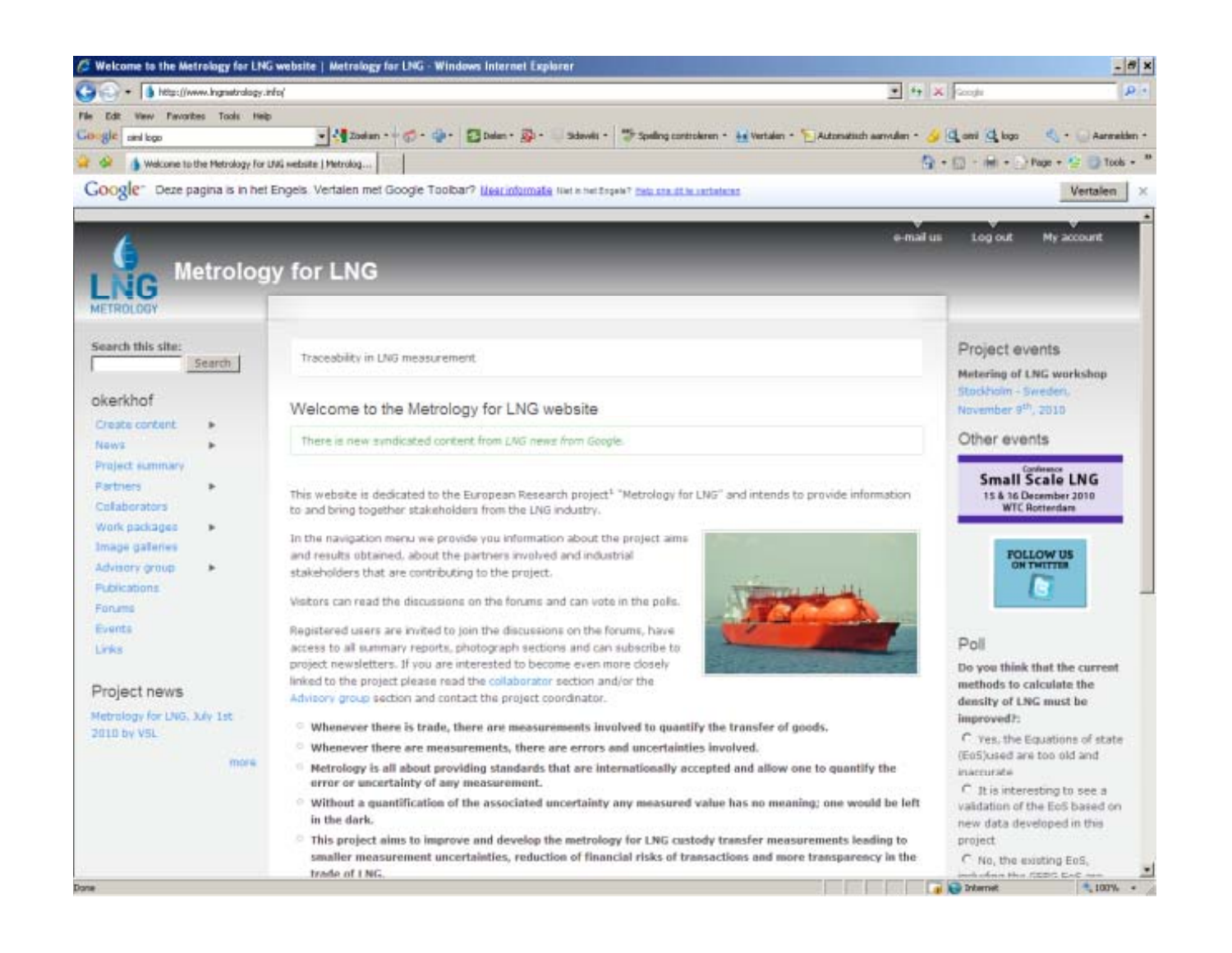

#### **WWW.LNGMETROLOGY.INFO**

- • Detailed project information
	- •Objectives, tasks, activities
	- •Progress reports, project results
- •Project news
- •Photo gallery
- •Discussion forum
- • Publications and articles
	- •Project presentations and articles
	- •Other LNG measurement articles
	- $\bullet$ Relevant standards and guidelines